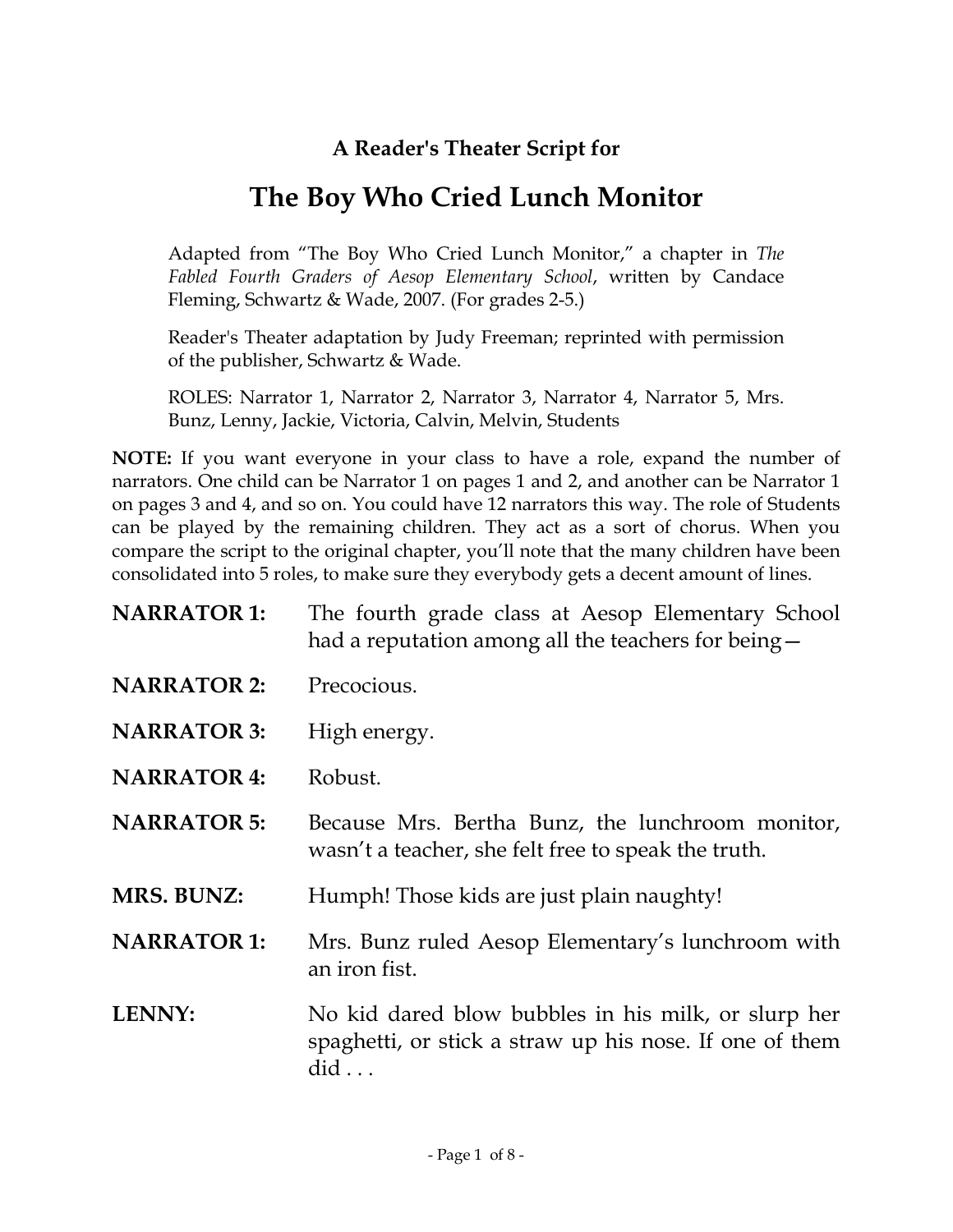### **MRS. BUNZ:** *(bellowing into her bullhorn)* **LUNCHROOM INFRACTION! Five minutes . . . on the WALL!**

- **JACKIE:** On the wall. Those three words stuck fear into the heart of every student at Aesop Elementary.
- **STUDENTS:** *(Students hug arms and shiver and shudder)* **On the wall. Oooooohhhhhh.**
- **VICTORIA:** On the wall. It was Mrs. Bunz's favorite punishment. A form of torture so horrible that anyone who endured it never again left his bread crusts uneaten, or chewed with her mouth open.
- **NARRATOR 2:** Still, at the beginning of every school year, there was always one kid foolish enough to tangle with . . .
- **STUDENTS: BIG BAD BUNZ.**
- **CALVIN:** *(hollering)* **You know what I'm having for lunch?**
- **NARRATOR 3:** Before anyone could warn her, she would open her mouth wide so all could see the gob of half-chewed baloney with mustard and pickle relish on pumpernickel lurking inside.
- **CALVIN:** *(opens mouth wide)* **SEAFOOD!**
- **MRS. BUNZ:** *(bellowing into her bullhorn)* **LUNCHROOM INFRACTION! Five minutes . . . on the WALL!**
- **STUDENTS: On the wall. Oooooohhhhhh.** *(Students hug arms and shiver and shudder)*
- **MRS. BUNZ:** *(bellowing into her bullhorn)* **I think you have something to say to your classmates!**
- **CALVIN:** *(looks bewildered)* Huh?
- **MRS. BUNZ:** *(bellowing into her bullhorn)* **An apology. You owe us all an apology!**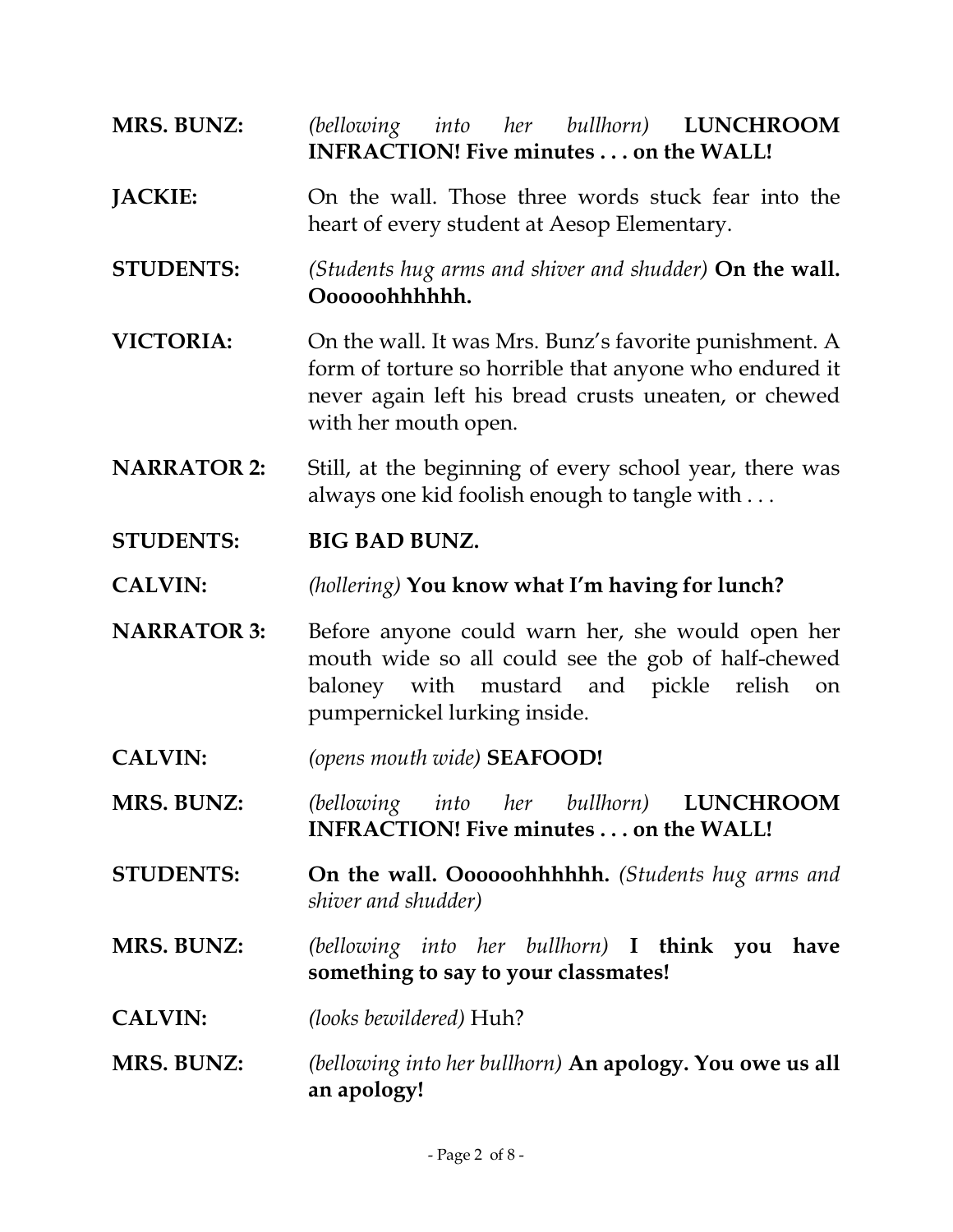- **NARRATOR 4:** No one could bear to watch.
- **NARRATOR 5:** One hundred elementary school students would quickly look down at their carrot sticks or stare at their apple slices.
- **CALVIN:** *(looks embarrassed, stammers)* I . . . I don't understand.
- **NARRATOR 1:** That was when Mrs. Bunz would pull the note card, yellowed with age and wrinkled from much use, from her pocket.
- **MRS. BUNZ:** Read it.
- **CALVIN:** *(in a quivering voice)* I apologize for my rudeness and promise to use my best table manners the next time I sit down to lunch.
- **MRS. BUNZ:** Thank you.
- **NARRATOR 2:** Then she'd walk away, leaving the kid to simmer in her own embarrassment for five minutes . . .
- **NARRATORS: ON THE WALL.**
- **CALVIN:** *(puts arm straight out against wall, palms back, a mortified look on his face)*
- **STUDENTS: On the wall. Oooooohhhhhh.** *(Students hug arms and shiver and shudder)*
- **NARRATOR 3:** No wonder the children in Aesop's Elementary's lunchroom sat up straight, ate in silence, and cleaned up all their trash.
- **MRS. BUNZ:** Lunchtime isn't about enjoyment. It's about discipline, and maintaining order.
- **NARRATOR 4:** There was an emergency in the school and Mrs. Bunz was called to help with her bullhorn.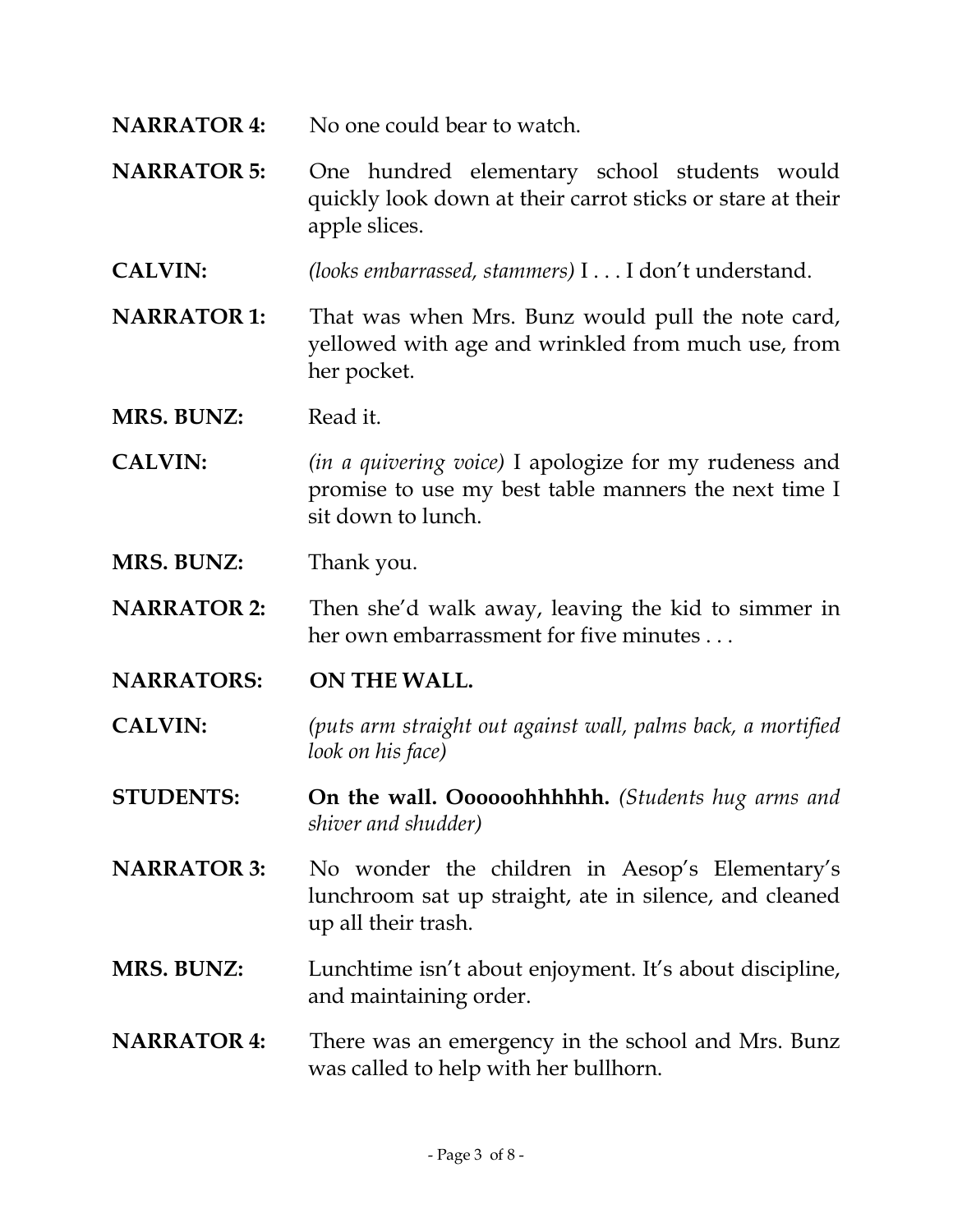- **MRS. BUNZ:** I'm on my way! *(stomps out)*
- **NARRATOR 5:** Left unmonitored, the students sat in silence for a moment. Then . . .
- **NARRATOR 1:** Lenny glanced furtively around the lunchroom. He took a big swig of his Mr. Fizz and . . .
- **LENNY: B-U-U-U-R-P!**
- **NARRATORS 1-5:** The doors of restraint were belched wide open.
- **JACKIE: Hey, Calvin. Catch my Cheesy Puffs.** *(tosses one in Calvin's open mouth)*
- **CALVIN:** *(catches Cheesy Puff and chews it)* Good throw, Jackie!
- **VICTORIA:** Watch me put a pretzel stick up my nose!
- **STUDENTS:** *(laugh and yell and gargle their chocolate milk)*
- **NARRATOR 2:** The only fourth grader not laughing or talking or joining in the fun was Melvin Moody.
- **NARRATOR 3:** Melvin was used to not joining in. He was used to not being part of the group.
- **NARRATOR 4:** Somehow, in Mr. Jupiter's class, Melvin always managed to blurt out the wrong thing, or pick his nose when someone was looking, or fumble the ball at recess and lose the championship kickball game.
- **NARRATOR 5:** Now Melvin was suddenly seized with an uncontrollable urge.
- **MELVIN:** *(leaps up, cups hands around mouth)* **LUNCH MONITOR! LUNCH MONITOR!**
- LENNY: Uh, oh!
- **JACKIE:** Victoria, get that pretzel stick out of your nose!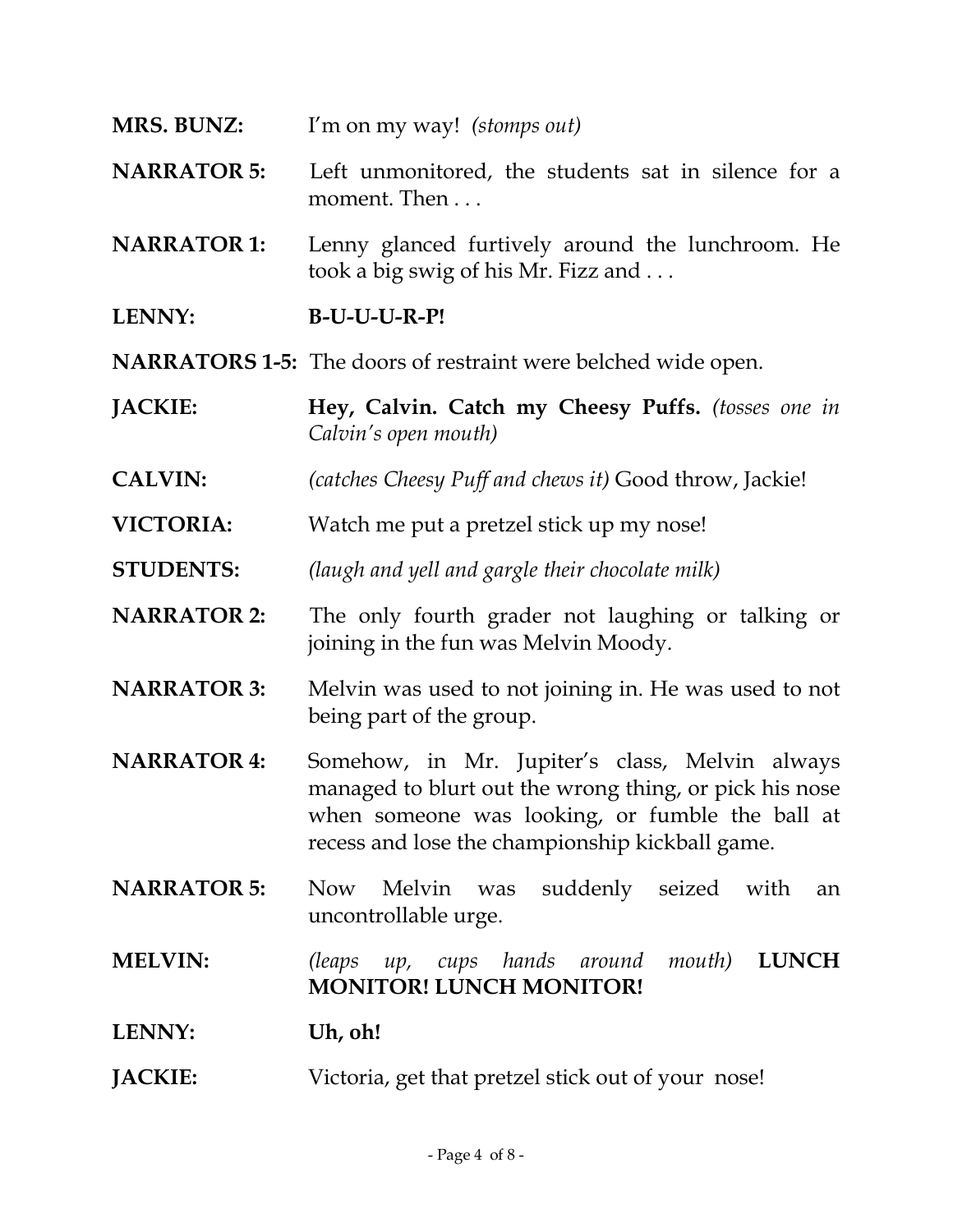| <b>VICTORIA:</b> | Whoops! |
|------------------|---------|
|------------------|---------|

- **NARRATORS 1-5:** Fear swept through the room.
- **STUDENTS:** *(sit up straight, fix their hair, fold hands)*
- **NARRATOR 1:** A minute passed.
- **NARRATOR 2-3:** Then another.
- **NARRATORS 1-5:** And another.
- **VICTORIA:** She's not coming.
- **LENNY:** *(to Melvin, angrily)* You did it! You ruined the fun!
- **JACKIE:** BOOOO!
- **CALVIN:** *(sticks out tongue at Melvin)*
- **NARRATOR 1:** Someone threw a banana peel.
- **NARRATOR 2-3:** It hit Melvin on the back of the head.
- **NARRATORS 1-5:** And Melvin loved it!
- **MELVIN:** *(to audience, proudly)* I'm the center of attention!
- **NARRATOR 1:** Melvin felt like a celebrity.
- **VICTORIA:** There's that kid from the lunchroom.
- **MELVIN:** I'm somebody!
- **LENNY:** What a loser.
- **JACKIE:** What's his name again?
- **STUDENTS:** *(shrug and shake their heads)*
- **NARRATOR 2:** The next day, Mrs. Bunz got a phone call in the office.
- **MRS. BUNZ:** Tell them I'm busy. What? It's from my mother, the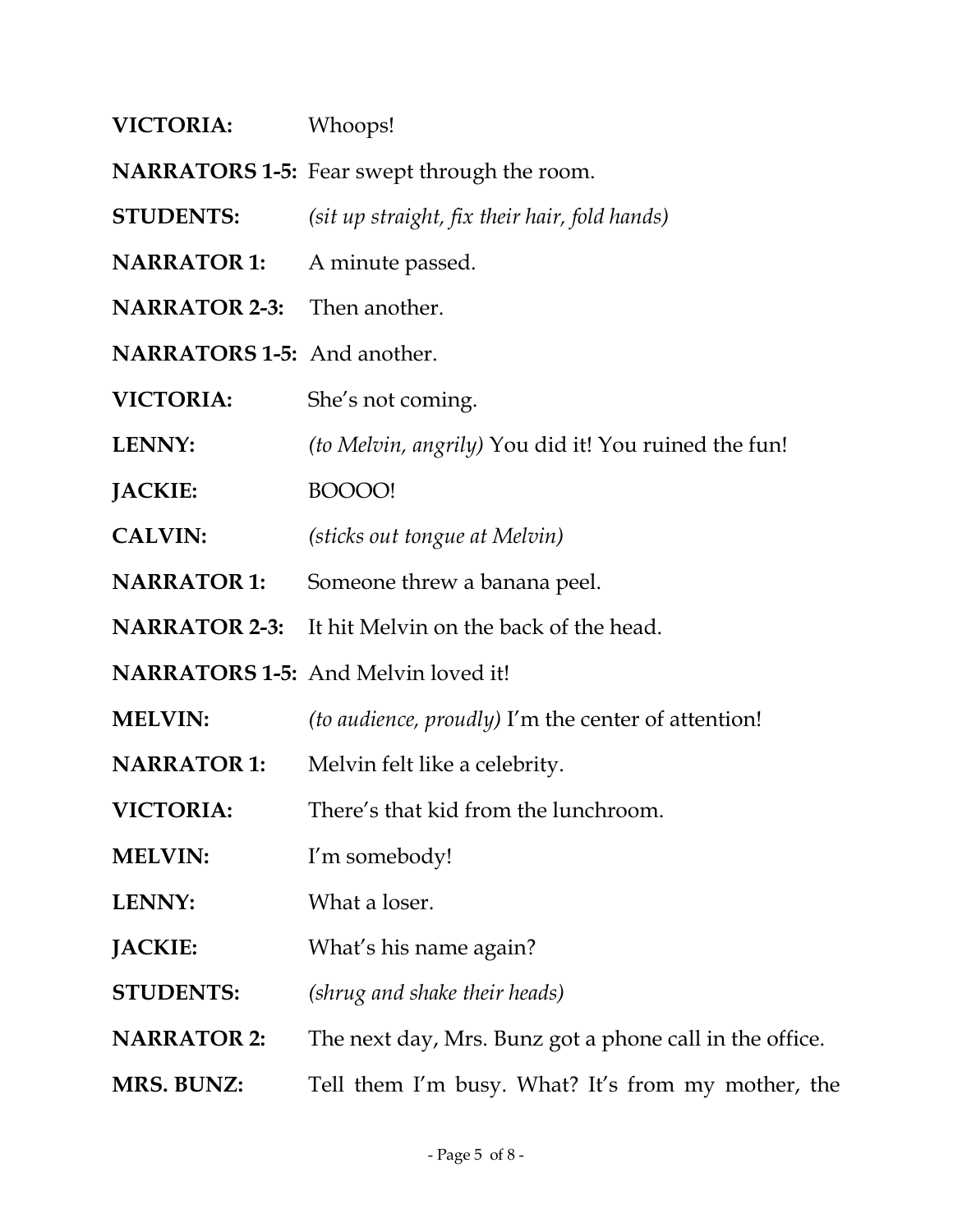marine? She's calling from boot camp? All right. I'm coming. *(stalks out)*

- **VICTORIA:** Hey everyone, watch me squeeze all the cream filling out of my cupcakes.
- **LENNY:** Let's have a cookie race down the table.
- **JACKIE:** *(in sports announcer voice)* And the Oreo takes the lead. Followed by Hydrox and Girl Scout . . .
- **STUDENTS:** *(laugh and yell and blow straw covers in the air)*
- **MELVIN:** *(leaps up, cups hands around mouth)* **LUNCH MONITOR! LUNCH MONITOR!**
- **LENNY:** Quick! Stuff the cookies in your mouth!
- **STUDENTS:** *(sit up straight, fix their hair, fold hands)*
- **NARRATOR 3:** Flushed and panting, everyone braced themselves for . . . nothing!
- **CALVIN:** Not again! What's your problem, kid?
- **MELVIN:** *(proud, grinning)* They're all talking about and recognizing ME! I am **SOMEBODY!**
- **NARRATOR 4:** Fame was fleeting.
- **NARRATOR 5:** By the middle of the following week, Melvin was as forgotten as last month's vocabulary words.
- **NARRATOR 1:** Then, during lunch . . .
- **NARRATORS 1-5: CRASH!**
- **NARRATOR 2:** It was the secretary, Mrs. Shorthand, who had been standing on a swivel chair and hanging a sign in the hallway.

#### **NARRATORS 1-5: MAYDAY!**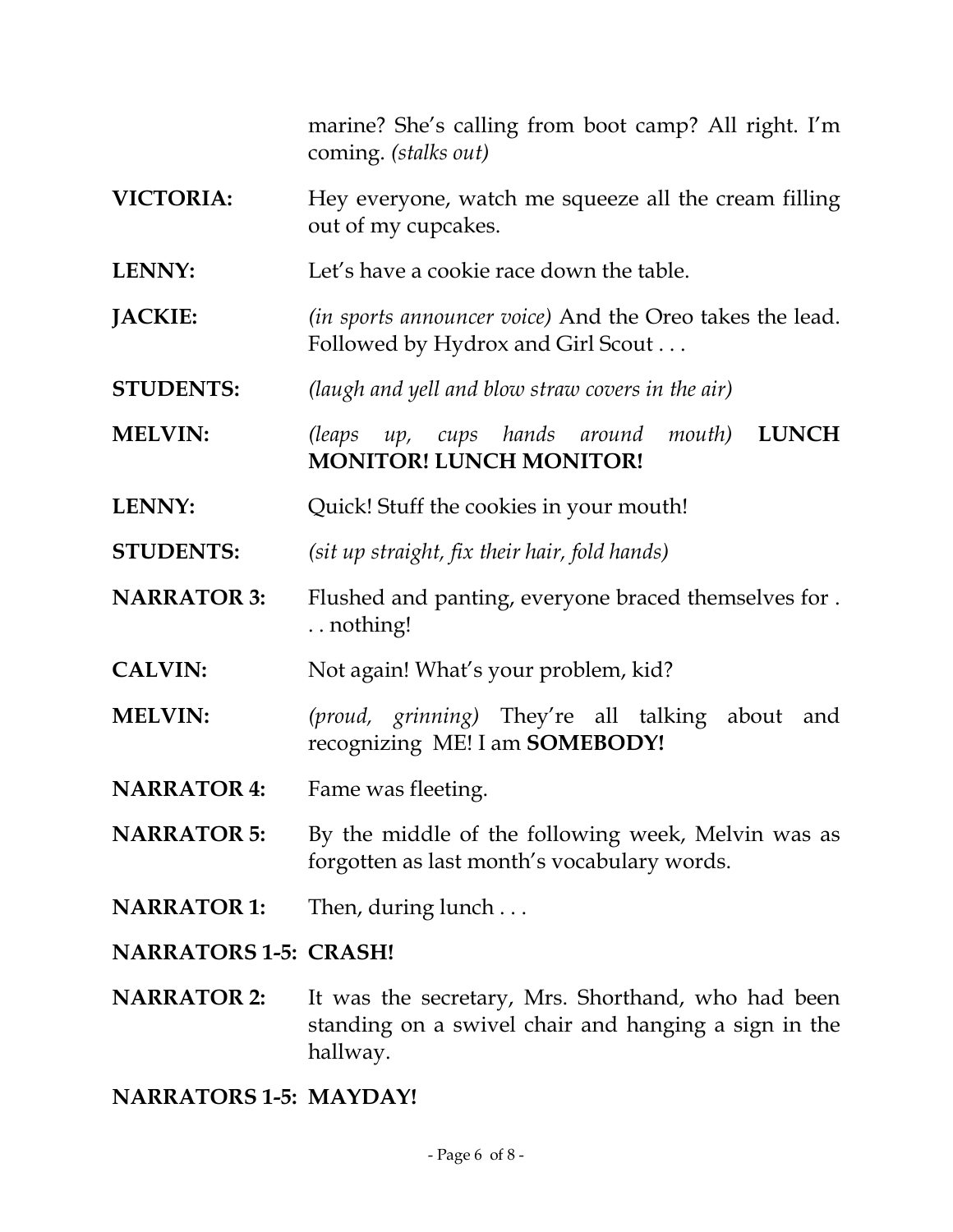- **MRS. BUNZ:** I'm on my way! I'm coming, Mrs. Shorthand! *(runs out)*
- **JACKIE:** Hey, everyone. Let's play Flick Your Peas!
- **STUDENTS:** *(laugh and yell and flick their peas)*
- **MELVIN:** *(to audience)* Oh, no. Here comes Mrs. Bunz. *(leaps up, cups hands around mouth)* **LUNCH MONITOR! LUNCH MONITOR!**
- **LENNY:** Yeah, right!
- **MRS. BUNZ:** *(starts coming back to lunchroom)*
- **MELVIN:** *(hops up and down)* **LUNCH MONITOR! LUNCH MONITOR!**
- **MRS. BUNZ:** *(gets closer)*
- **CALVIN:** Knock it off, kid. Nobody believes you.
- **NARRATOR 3:** Mrs. Bunz pushed on the wide swinging cafeteria doors.
- **NARRATOR 4:** Panicked and desperate, Melvin leaped onto a table.
- **MELVIN:** *(hops up and down, waving his arms)* **LUNCH MONITOR! LUNCH MONITOR!**
- **NARRATOR 5:** His behavior finally grabbed their attention.
- **STUDENTS: HUH?** *(All swivel to gape at Melvin.)*
- **MRS. BUNZ:** *(bursts into lunchroom, bellowing through her bullhorn)*  **LUNCHROOM INFRACTION!**
- **MELVIN:** *(hops up and down, waving his arms)* **LUNCH MONITOR! LUNCH MONITOR!**
- **MRS. BUNZ:** Unbelievable! I'm gone just a few minutes and look howe you behave! Melvin Moody, that's five minutes . . . **ON THE WALL!**